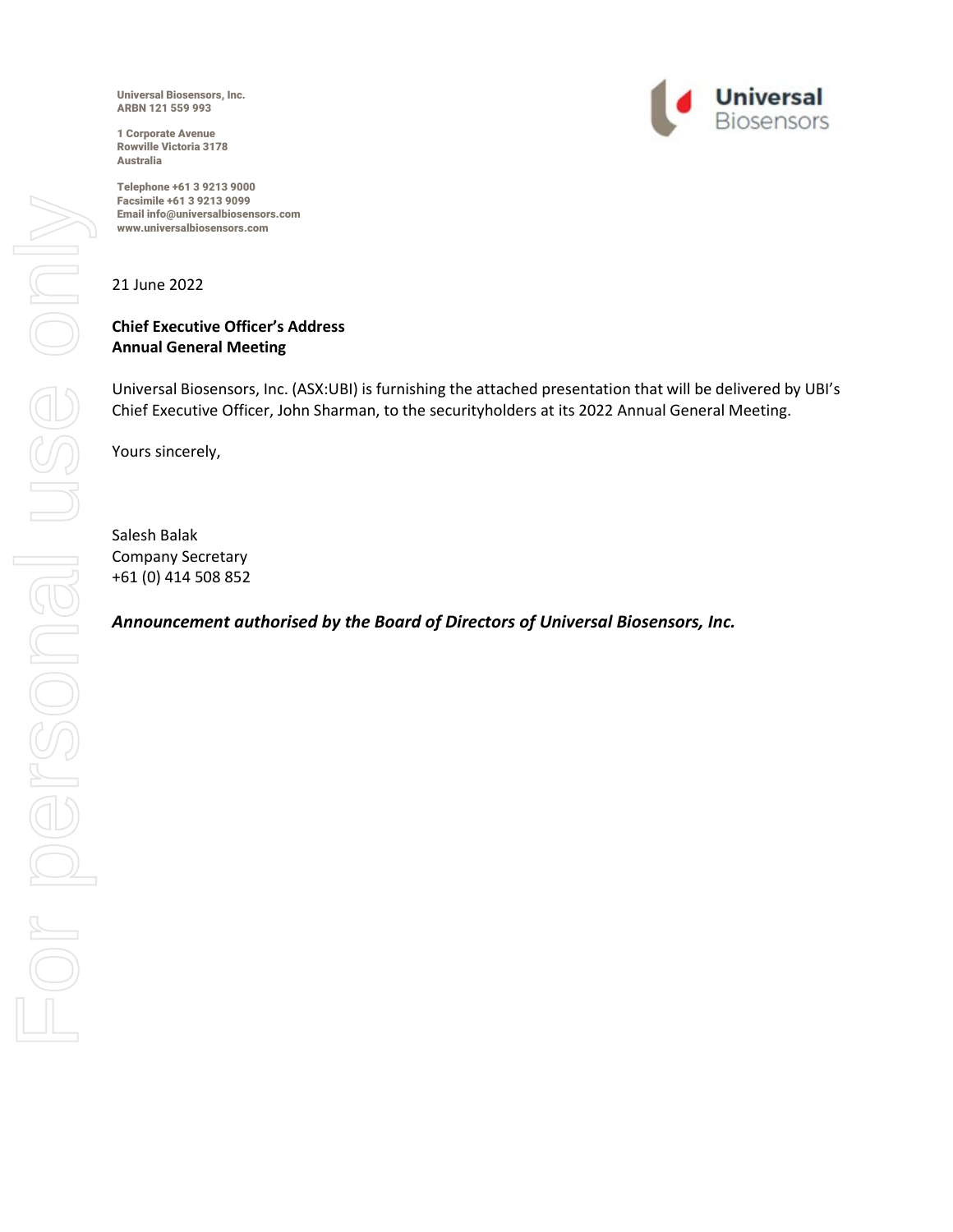# **Universal Biosensors, Inc.**

**Annual General Meeting of Securityholders**

## **21 June 2022**

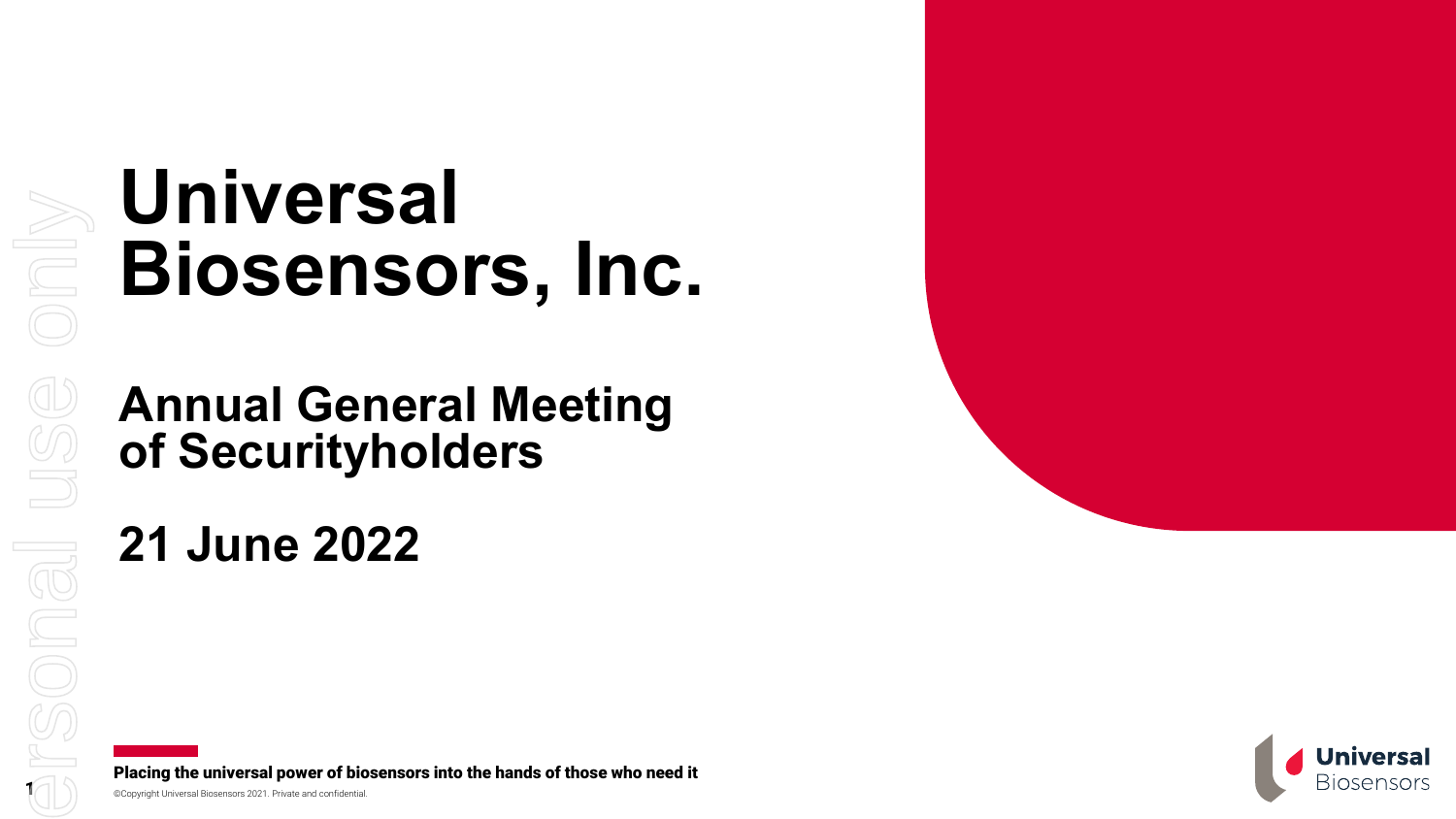## Important Disclaimer

#### Presentation and Company

You must read the following notices (Disclaimer) before reading or making any use of this presentation or any information contained in it (collectively, the Presentation). The Presentation is private and confidential and h by Universal Biosensors. Inc. (Company). By receiving the Presentation, you acknowledge that you have read, understood, accepted and satisfied the terms and conditions of this Disclaimer and agree to be bound by the terms modifications to them. No part of this Presentation may be reproduced, distributed or transmitted in any form or by any means without the prior written permission of the Company. This presentation is intended to provide a definitive statement on the subiect matter. This presentation is not financial advice and has been prepared without taking into account the obiectives, financial situation or needs of a particular person. Neither the Compa warrants the accuracy of the analysis herein or guarantees the investment performance of the Company. Investors must make their own independent assessment of the Company and undertake such additional enquiries as they deem investment purposes.

#### Forward Looking Statements and Risks

The statements contained in this presentation that are not purely historical are forward-looking statements within the meaning of the United States Exchange Act. Forward-looking statements in this presentation include stat hopes, intentions or strategies. You can identify these forward-looking statements by the fact that they use words such as "anticipate", "estimate", "expect", "project", "should", "can", "could", "propose", "potential", "o "would". "intend". "plan". "believe". "target". "may". "assume" and other words and terms of similar meaning in connection with any discussion of future operating or financial performance. All forward-looking statements in information available to us as of the date hereof, and we assume no obligation to update any such forward-looking statement as a result of new information, future events or otherwise. Our actual results could differ materi could cause actual results to differ materially from our current expectations include but are not limited to: the success of research and development activities, decisions by regulatory authorities regarding approval of ou other intellectual property, difficulties or delays in manufacturing, the ability to successfully market new and existing products, competitive developments affecting our products, fluctuations in interest and currency exc acquisitions or divestitures, litigation or government investigations and legislation or regulations that affect product production. The Company is subject to a number of risks which may result in our actual results differ risks may be out of the control of, and unknown to, UBI and its officers, employees, advisors or agents. For a summary of key risks, refer to the Company's most recent Form 10-K filed with the United States Securities and Securities Exchange.

#### Past Performance and Financial Information

Past performance information given in this Presentation is given for illustrative purposes only and should not be relied upon as (and is not) an indication of future performance. Actual results could differ materially from values are in Australian dollars (AUD\$) unless otherwise stated. This Presentation contains pro forma and forecast financial information. The pro forma and forecast financial information provided in the Presentation is for as an indication of the Company's actual or future financial position. In addition, certain figures, amounts, percentages, estimates, calculations of value and fractions in this presentation are subject to the effect of ro may differ from the figures set out in the Presentation.

#### Photographs, Diagrams and Industry Data

Photographs in this Presentation which do not have descriptions are used for illustration only and should not be interpreted to mean that any person shown endorses this Presentation or its contents or that the assets shown Presentation have been prepared by the Company, are illustrative only and may not be drawn to scale. Unless stated otherwise, all data contained in tables, charts and graphs is based on information available at the date of industry and market data and statistics, third party estimates and other information (including industry forecasts and projections). The Company has not independently verified the industry data included in this Presentation.

#### Securities and Distribution Limited

Under applicable United States securities laws all of the shares of our common stock are "restricted securities" as that term is defined in Rule 144 under the Securities Act of 1933, as amended. Restricted securities may b persons as defined in Regulation S only if registered for resale or if they qualify for an exemption from registration under the Securities Act. We have not agreed to register any of our common stock for resale by security outside Australia may be restricted by law and such restrictions should be observed. Persons who come into possession of this Presentation who are not in Australia should seek advice on and observe any such restrictions. A constitute a violation of applicable securities laws.



#### Placing the universal power of biosensors into the hands of those who need it

©Copyright Universal Biosensors 2021. Private and confidential.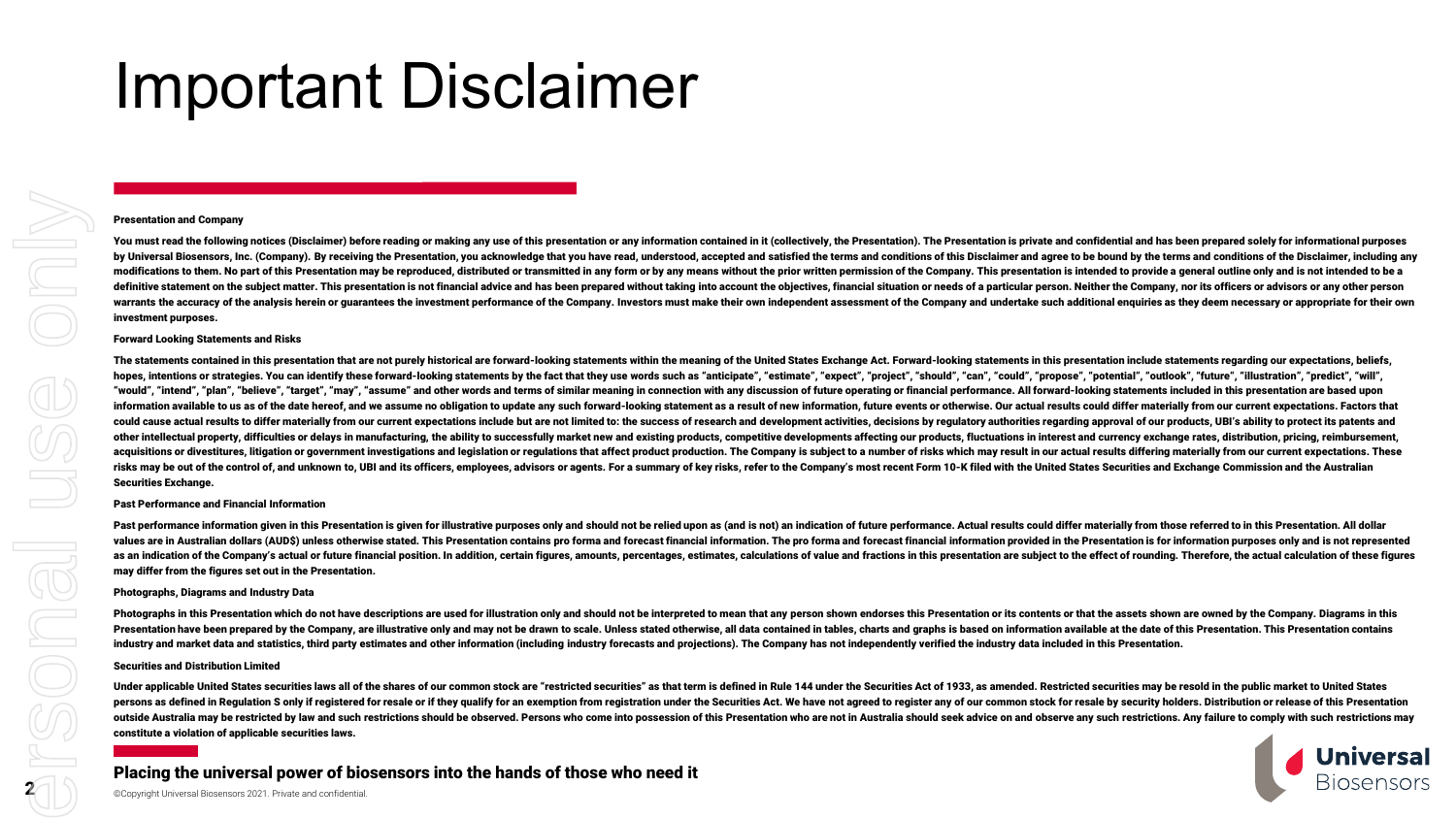### Universal Biosensors Introduction

UBI (ASX:UBI) is a biosensor company and world leader in electrochemical cell technology.

New technology has expanded our detection limits by 1 Billion (1,000,000,000) times.

UBI's biosensor technology platform has been used to deliver more than 10 billion diagnostic tests to patients worldwide generating billions of dollars in sales.

Our patented technology is based on diagnosis and measurements using a portable handheld device from a "finger prick of blood" sample (size).

Our ambition is to build a multi product stable of biosensors in large markets which generate ongoing revenue streams.

Our revenue model is to sell the handheld, portable analyzer into high volume repeat-use scenarios and then sell single use, disposable biosensor strips which are used for each diagnostic test.



3

ersonal use only

Jeoner

 $\bigcup \limits_{i=1}^{\infty}$ 

ONN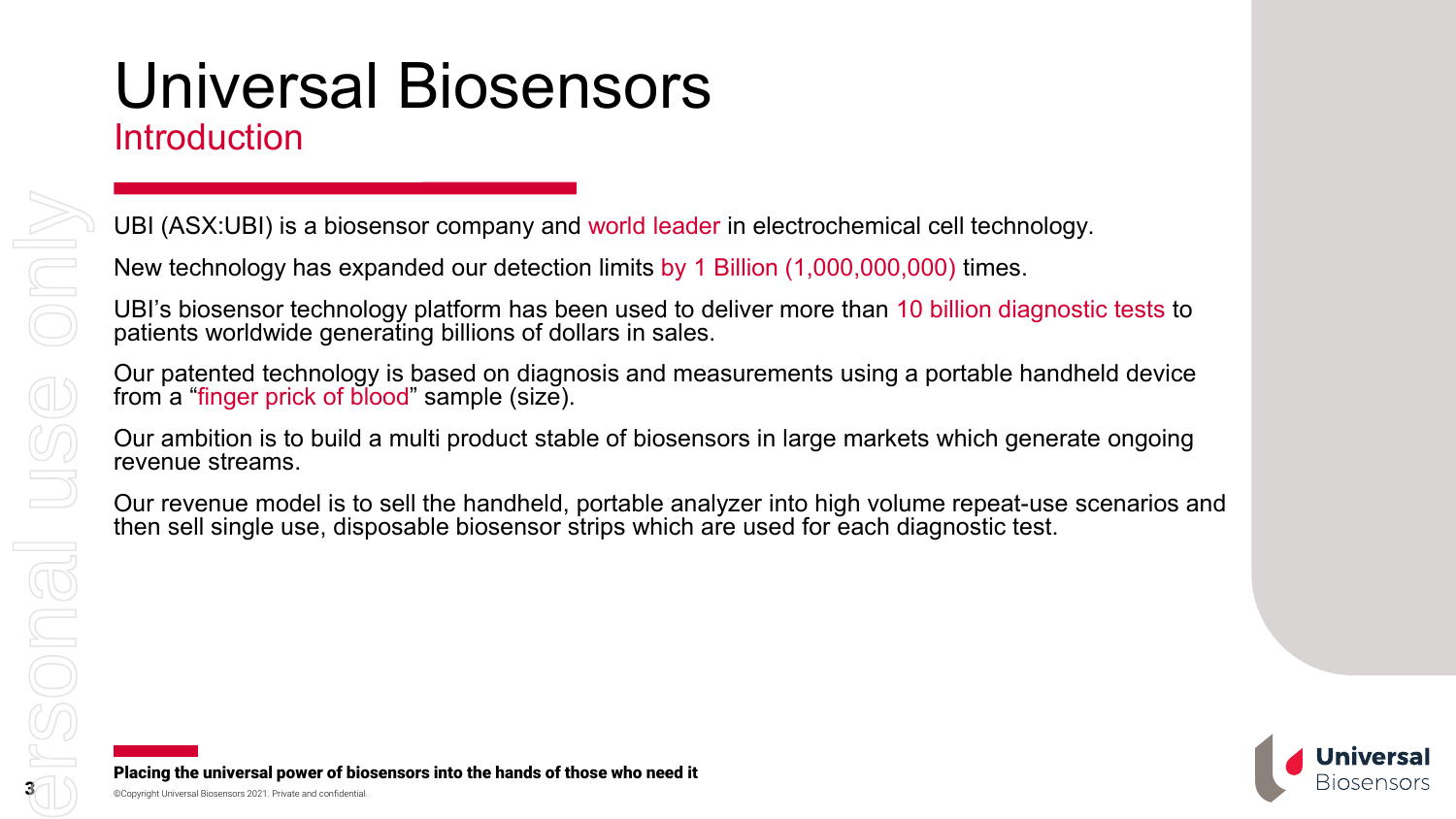## Universal Biosensors

### The world has changed but UBI has gotten better!

The last 8 weeks have been brutal on global stock markets, but UBI's business has never been in better shape.

UBI is investing more than \$9m into new technologies and another \$3m on new manufacturing equipment.

The investment should deliver new biosensor products in Coagulation, Vet, Wine, Oncology, Fertility and Infectious Disease.

The investment into our new manufacturing equipment will add circa 35m test strip capacity for new products. In summary

- The business has never been better funded.
- UBI technology will be amongst the worlds best re limits of detection in electrochemistry
- UBI has a number of interested global companies in discussion for our technology.
- We are confident Sentia will be a global success.
- We are confident Xpreica Prime will be a global success.
- We are confident our Vet blood glucose product will be a global success.
- We are confident our oncology product will be a global success.
- We are confident our fertility products will be a global success.
- We are confident other products we develop can deliver global leadership in each of their markets.
- Our technology platform allows for additional biomarkers made by third parties, such as in oncology, cardiology or the environment ….., to be integrated into our test strips to create more global biosensor products.



Placing the universal power of biosensors into the hands of those who need it

©Copyright Universal Biosensors 2021. Private and confidential.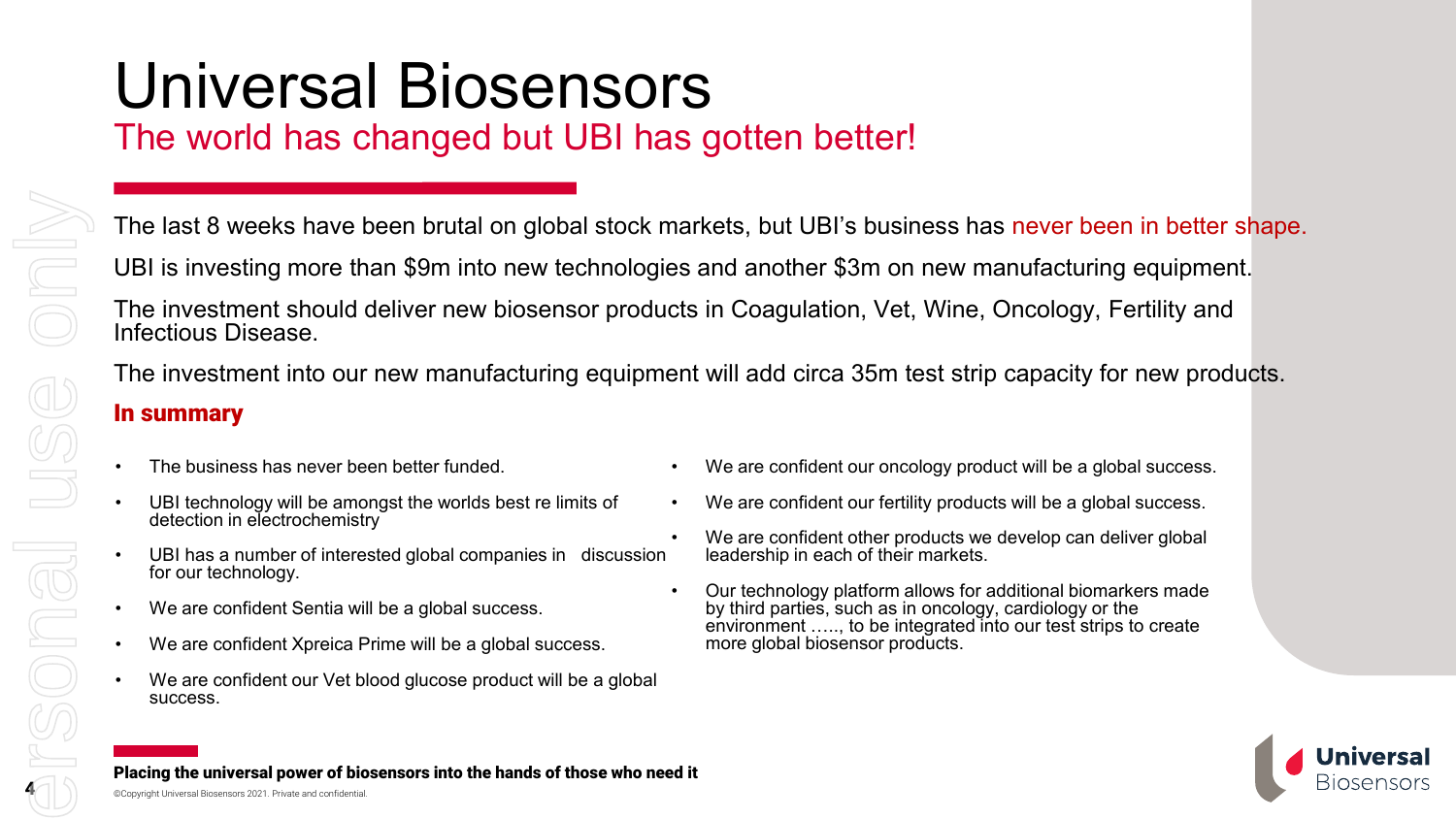## Universal Biosensors

### Capital Raise summary

\$26 million raised pursuant to:

- \$20m Fully Underwritten Rights Issue @ \$0.77
- \$6m Placement @ \$0.77 cents

Feedback very strong and oversubscribed.

UBI is now fully funded with no foreseeable need for additional cash. Money raised will be used to support:

- New technology developments
- 2. Capital Equipment (3-electrode technology)
- 3. Clinical trials for coagulation, oncology and fertility
- 4. Working capital

Placing the universal power of biosensors into the hands of those who need it

5

Sonal US

ONIO

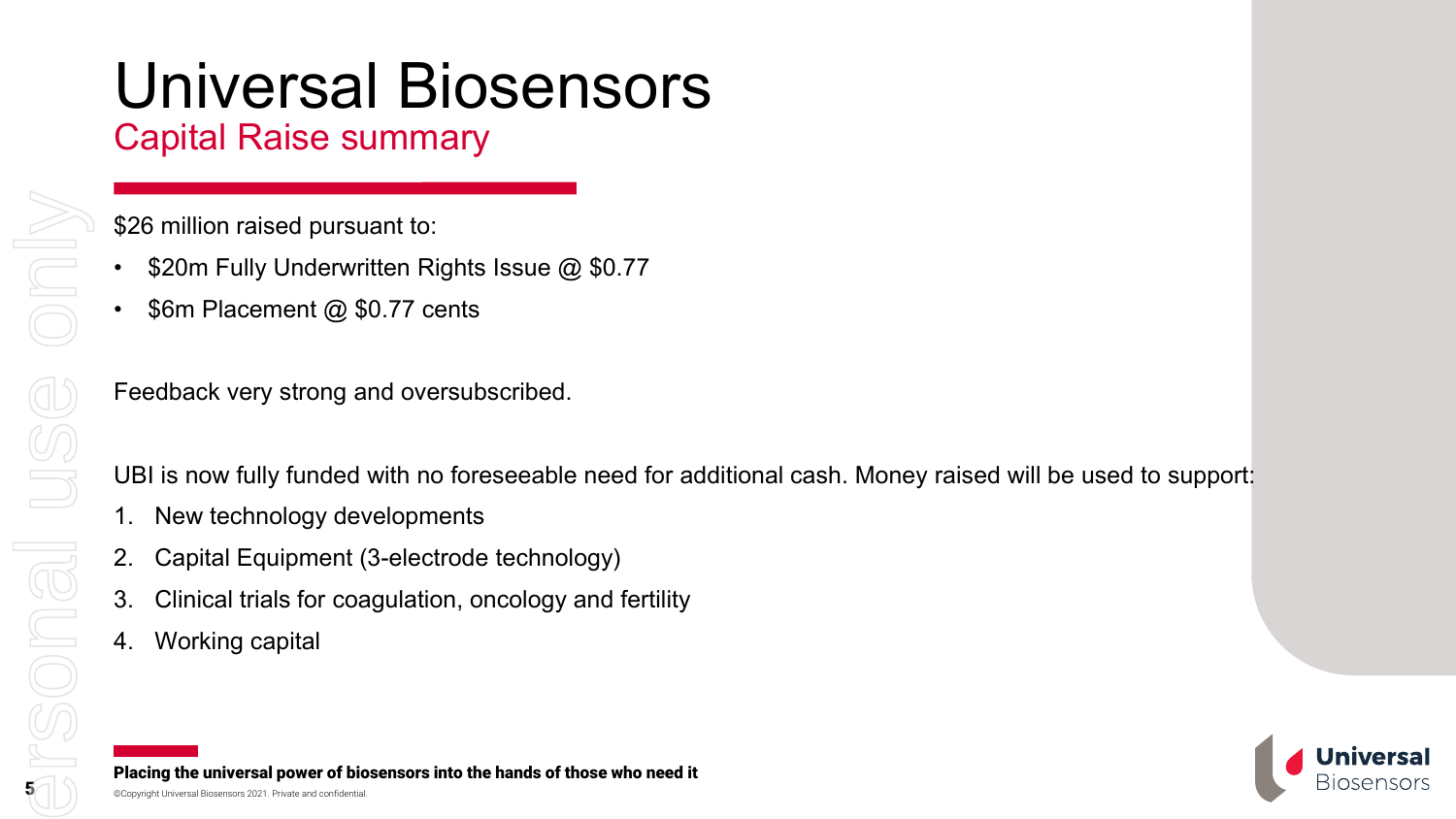## Universal Biosensors

### What we have

Three products generating sales growth in global markets Sentia – wine testing platform, Free  $SO<sub>2</sub>$  and Malic Acid, Xprecia Stride – PT/INR coagulation monitoring device, HRL blood analytics and testing services.

#### New products being launched

Sentia – testing for Glucose, Fructose, Total Acid, Acetic Acid (others to follow), Xprecia Prime – approved for sale in Europe. Clinical trials ongoing in USA. Blood glucose biosensors for animals New HRL blood analytical tests

- 3. Very strong balance sheet (\$35m in cash).
- 4. Building motivated workforce in science, sales, supply chain.
- 5. Significant development opportunities Cancer monitoring, Aptamer technology, - Instant Covid Test, Fertility.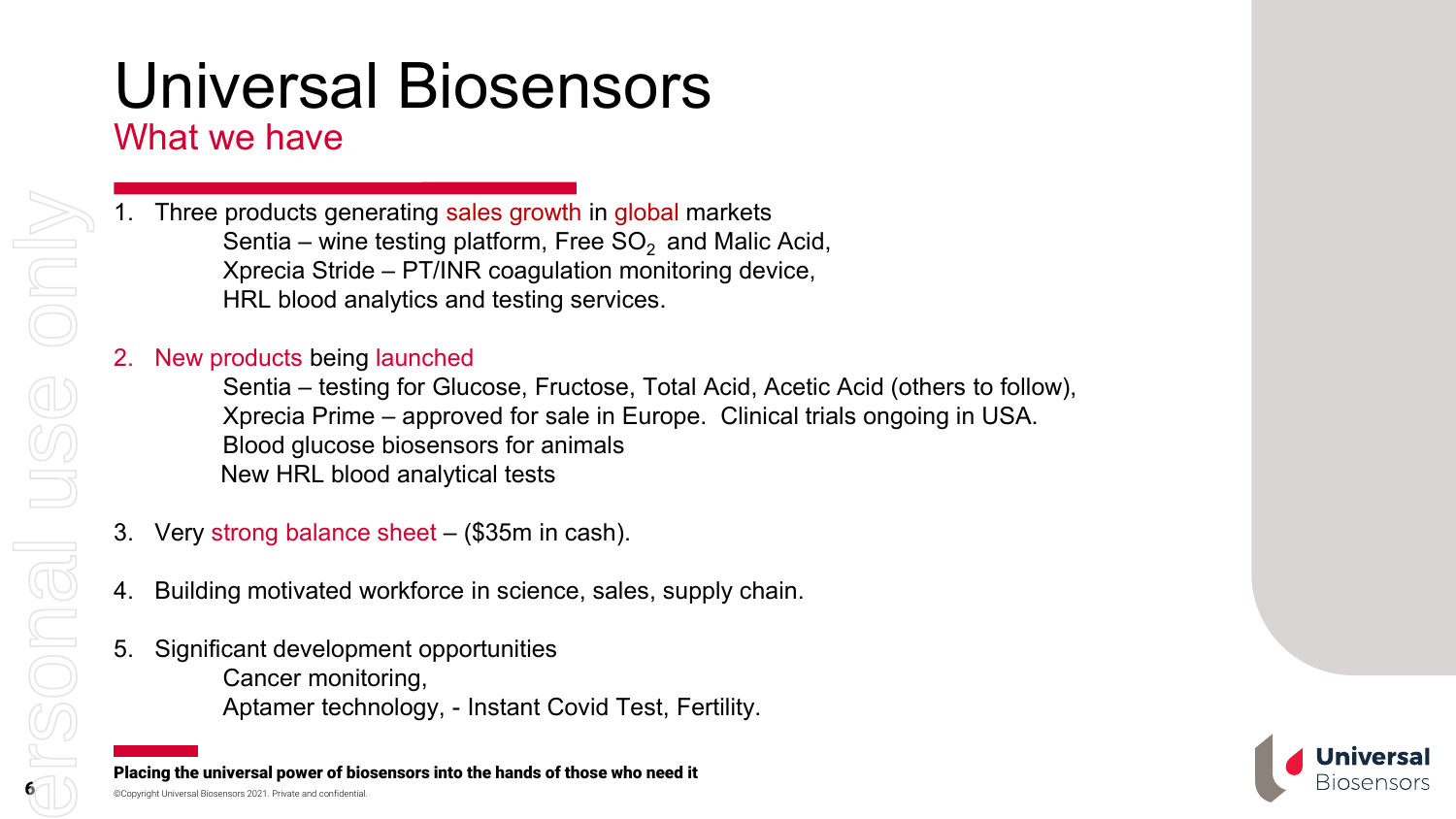### New Technology Detection Limits Increased by ≈ 1 Billion Times



**Universal Biosensors** 

Placing the universal power of biosensors into the hands of those who need it

©Copyright Universal Biosensors 2021. Private and confidential.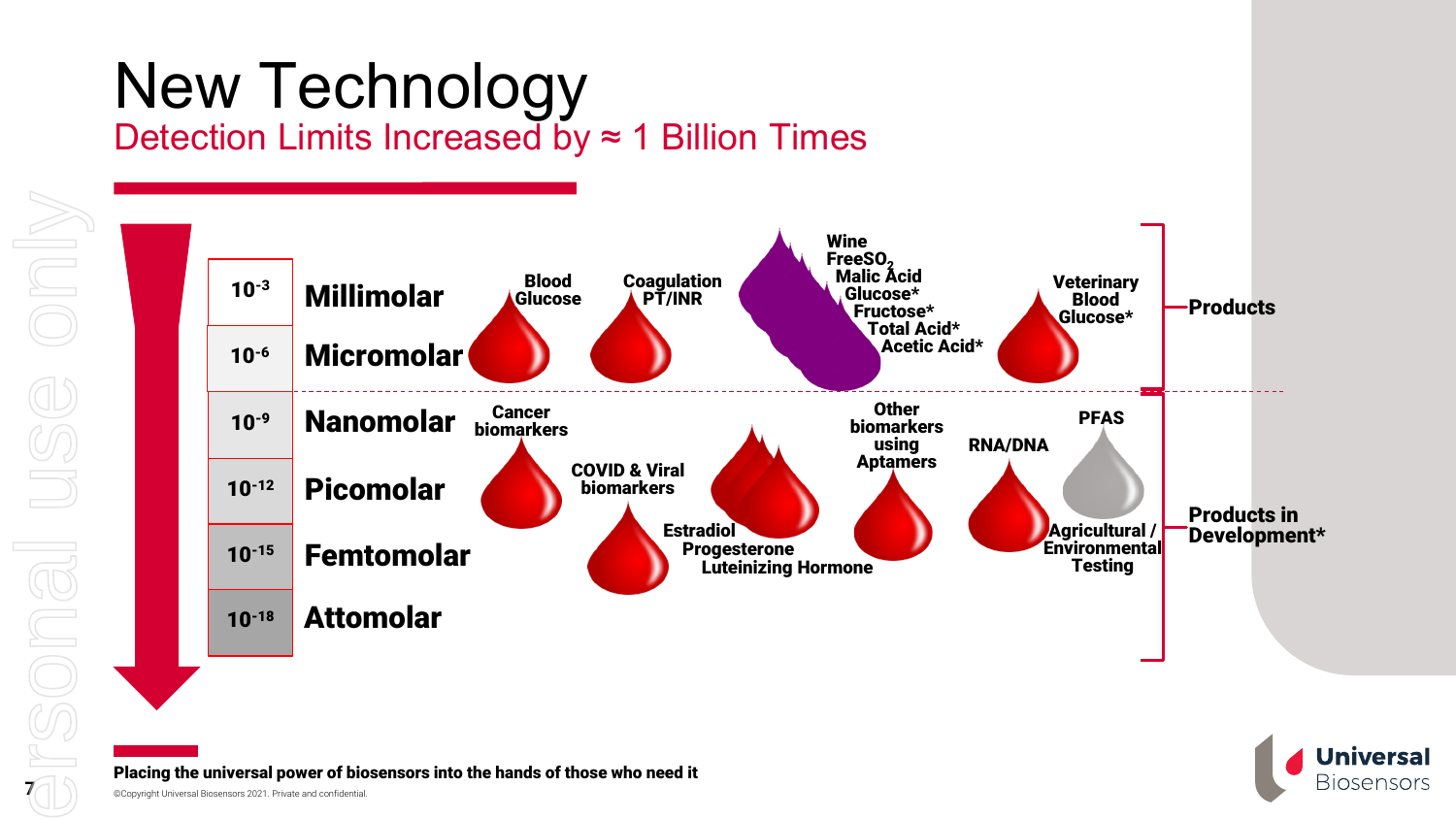## New Product Development

### Products and timelines





Placing the universal power of biosensors into the hands of those who need it

©Copyright Universal Biosensors 2021. Private and confidential.

8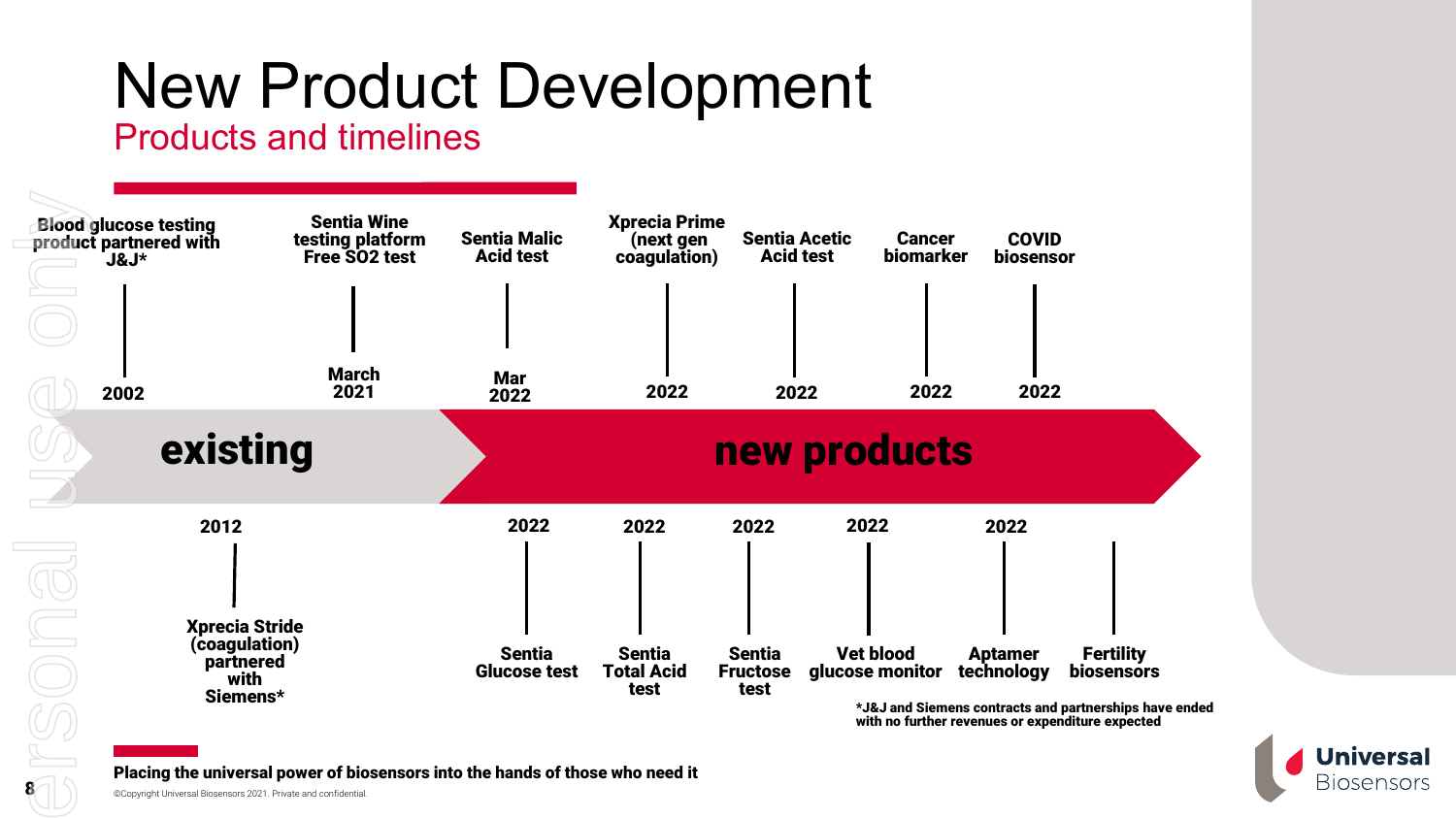# New Product Update

Tn Antigen Cancer Biomarker

Universal Biosensors, Inc. has developed

- A handheld Tn biosensor device and test strip which will accurately measure changes in a patient's cancer status (monitoring of remission and reoccurrence) in easier, cheaper and more frequent tests.
- a finger prick blood test which can be used by:
	- oncologists
	- hospitals
	- GP clinics: or
	- at home by patients
- to accurately measure changes to cancer patient's carcinomas.
- The cost of the test could be as low as few dollars per test





Placing the universal power of biosensors into the hands of those who need it

Only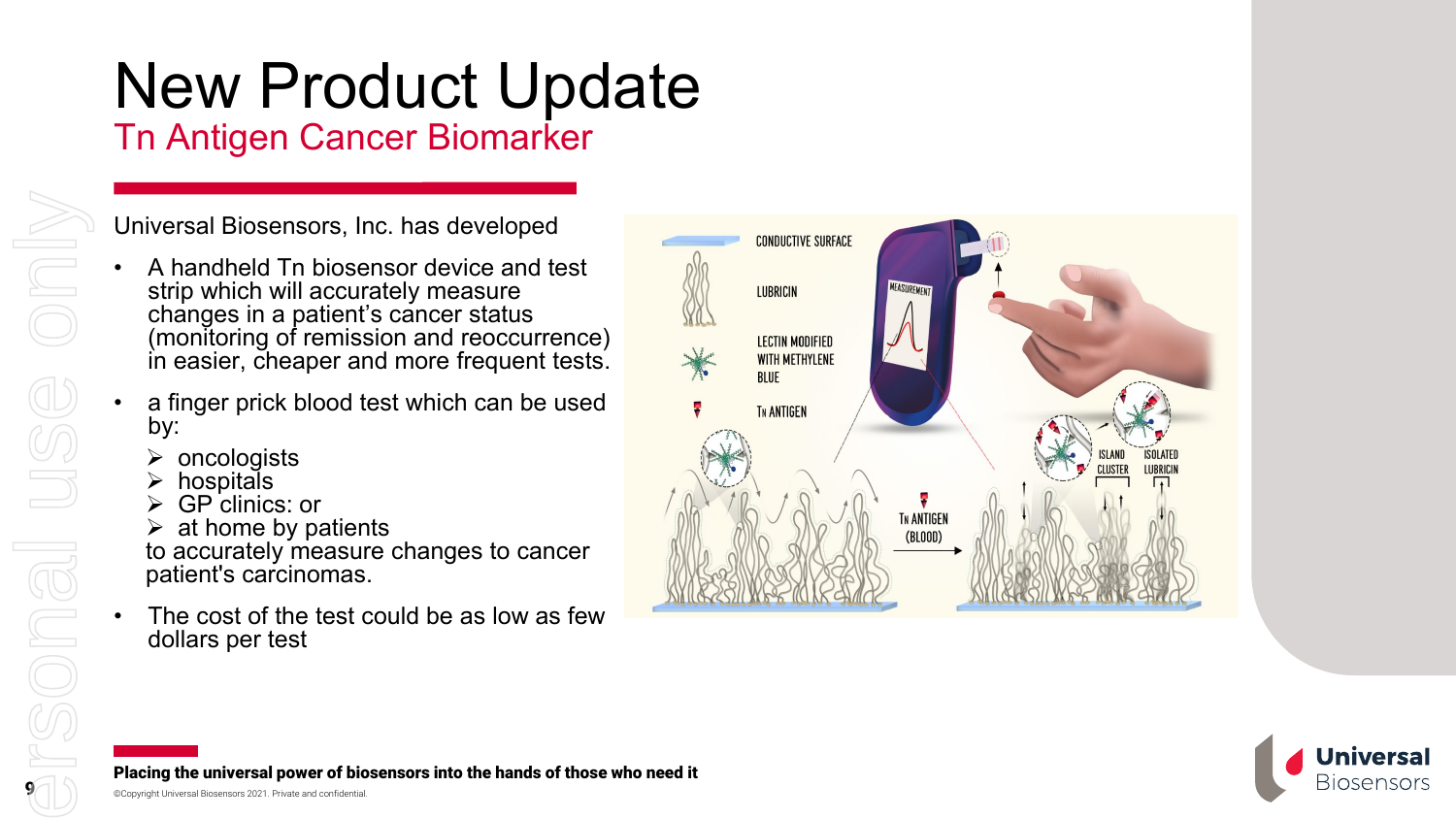## New Product Update

Tn Antigen Cancer Biomarker

#### Universal Biosensors, Inc. has successfully:

- Completed proof of concept for the detection of Tn Antigen on its hand-<br>held platform technology. Tn Antigen was detected at 200 Picomolar in spiked whole blood samples.
- Published initial results from our Peter Mac development clinical study, which demonstrate that our Tn Antigen system has sensitivity and specificity at or above that of other cancer biomarkers (ie. PSA and CEA -both multi-billion dollar products).
- Results from two additional clinical studies are due in 8 weeks

#### **Colorectal Cancer**

| C (n=16), H (n= $10$ ) <sup>*</sup> | Sensitivity (%) | Specificity (%) |
|-------------------------------------|-----------------|-----------------|
| 2 Electrode                         | 100.0           | 60.0            |
| 3 Electrode                         | 100.0           | 90.0            |
| CEA                                 | 55.2            | 83.6            |

\*C = Cancer (48 samples tested), H = Healthy (30 samples tested). Each patient sample is tested in triplicate

#### **Prostate Cancer**

| C (n=44), H (n= $10$ ) <sup>*</sup> | Sensitivity (%) | Specificity (%) |
|-------------------------------------|-----------------|-----------------|
| 2 Electrode                         | 92.9            | 60.0            |
| 3 Electrode                         | 72.7            | 90.0            |
| PSA                                 | 85.4            | 30.3            |

\*C = Cancer (132 samples tested), H = Healthy (30 samples tested). Each patient sample is tested in triplicate

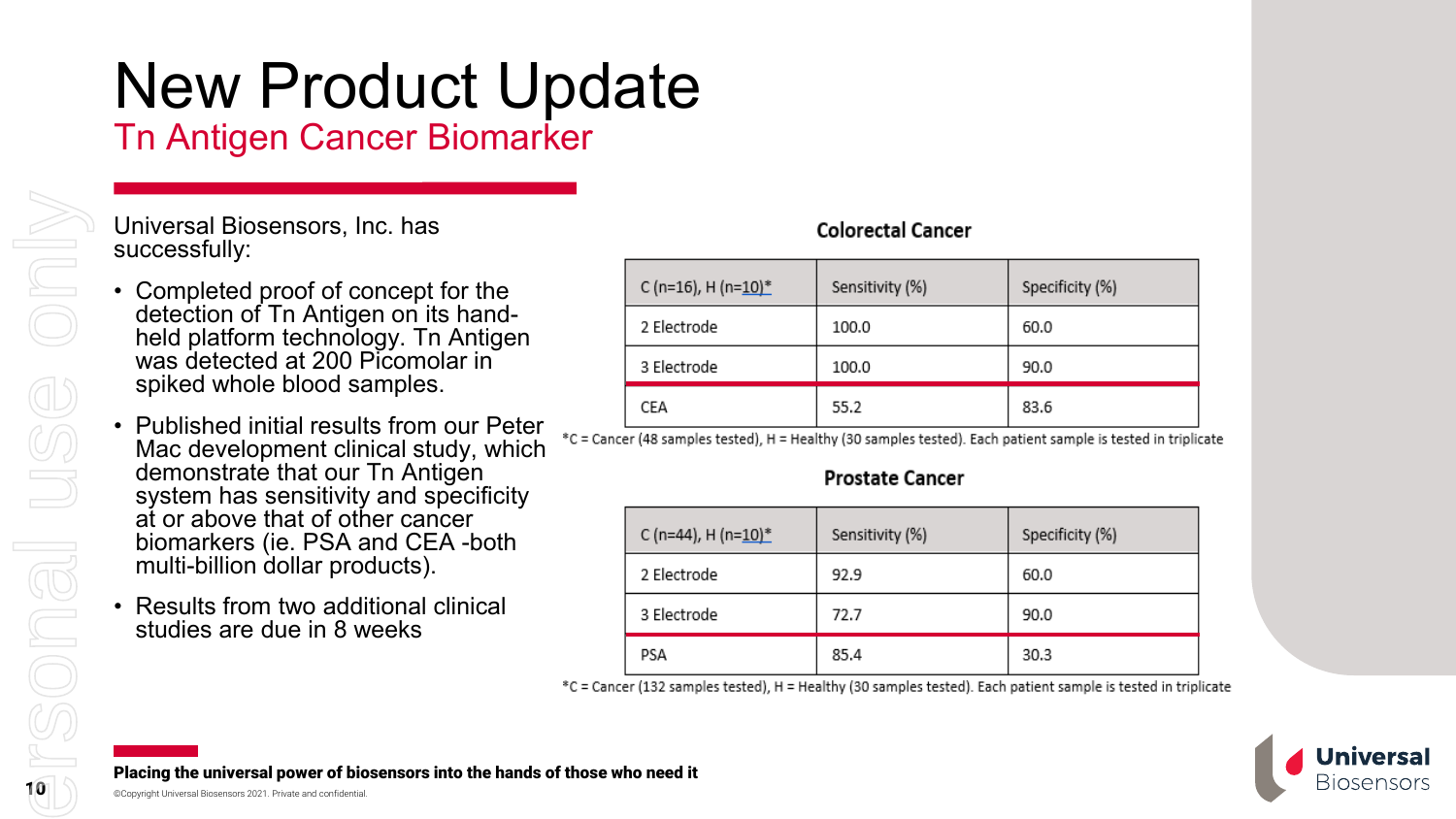# New Product Update

Tn Antigen Cancer Biomarker

Existing cancer biomarkers used to manage cancer patients:

- PSA for prostate cancer has clinical sensitivity (85%) and specificity (30%). Estimated total revenue in 2021 is \$3.5 billion.
- CEA for colorectal cancer to detect tumor growth has clinical sensitivity (55%) and specificity (83%). Estimated total revenue in 2021 is \$3.4 billion.
- CA 15-3 for breast cancer patients has clinical sensitivity (54%) and specificity (91%).

#### If each cancer survivor in remission tested themselves once a month then

| <b>Current Remission Monitoring Protocols</b>                         |                  |  |  |  |
|-----------------------------------------------------------------------|------------------|--|--|--|
| Number of people in remission from carcinomas per year                | 78,000,000       |  |  |  |
| Average number of tests per person per year                           | 15               |  |  |  |
| Number of tests per year                                              | 122,252,509      |  |  |  |
| Average cost per test                                                 | <b>AUD \$139</b> |  |  |  |
| Cost of remission monitoring per year                                 | 17,010,592,215   |  |  |  |
| <b>Potential Remission Monitoring Protocols Tn Antigen</b>            |                  |  |  |  |
|                                                                       |                  |  |  |  |
| If each person in remission is tested monthly with a Tn Antigen test. |                  |  |  |  |
| Average number of tests per person per year                           | 12               |  |  |  |
| Number of tests per year                                              | 936,000,000      |  |  |  |
| Average cost per test                                                 | <b>AUD \$12</b>  |  |  |  |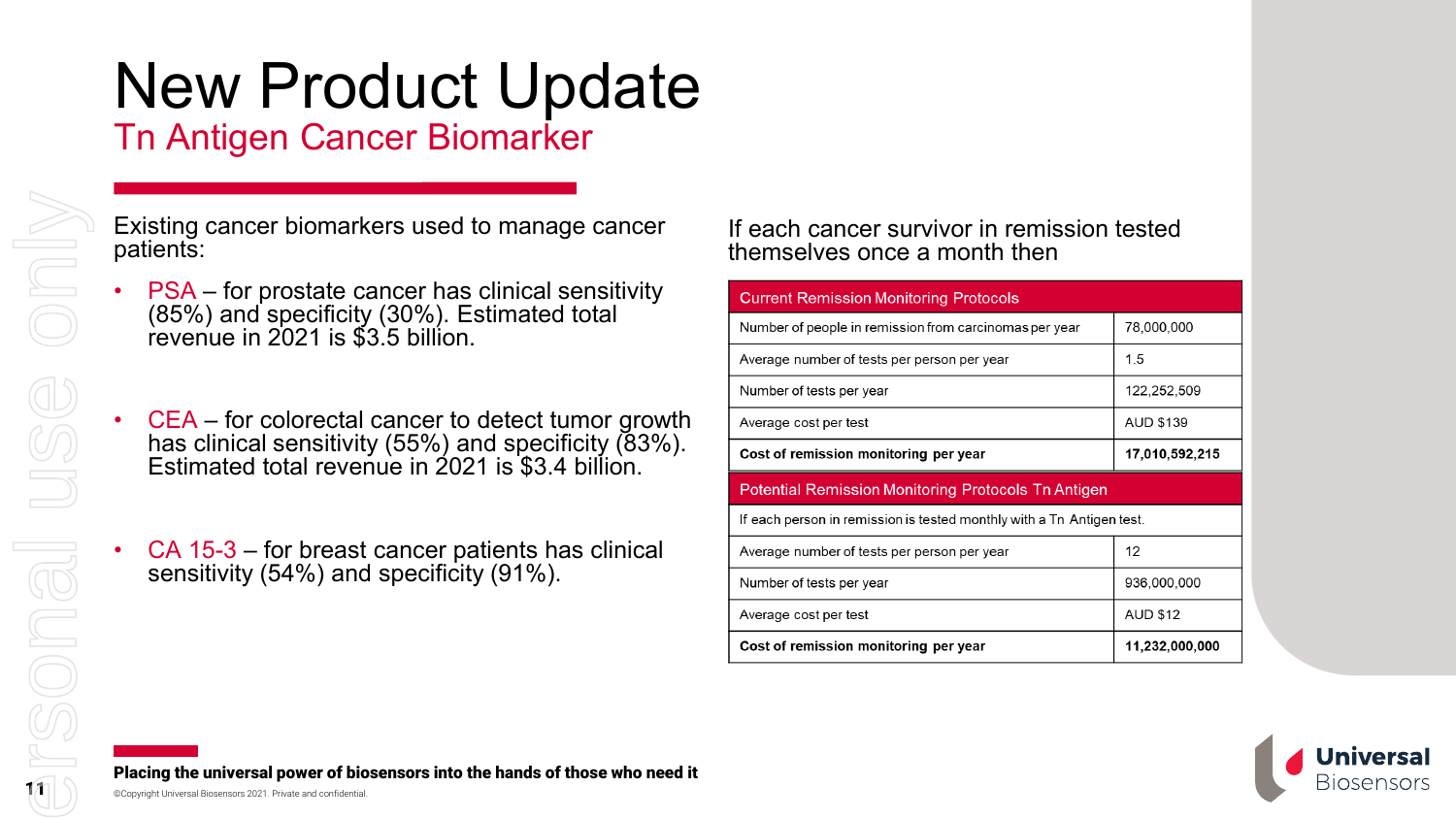### Sentia™ Update

UBI launched **"Sentia Wine Analyzer"** in March 2021. Free Sulphur test launched in March 2021. Malic Acid test launched in March 2022. 14 Distribution deals done globally. First sales made in 14 countries. Direct sales force established in USA (January 2022). Distribution center and USA subsidiary established. Good progress being made in Europe with the appointment of a full time European General Manager.

Negotiating distribution contracts in Italy, Austria, Germany, Hungary, Serbia, Poland, Bulgaria, Romania England, Argentina, Chile, Turkey, USA.

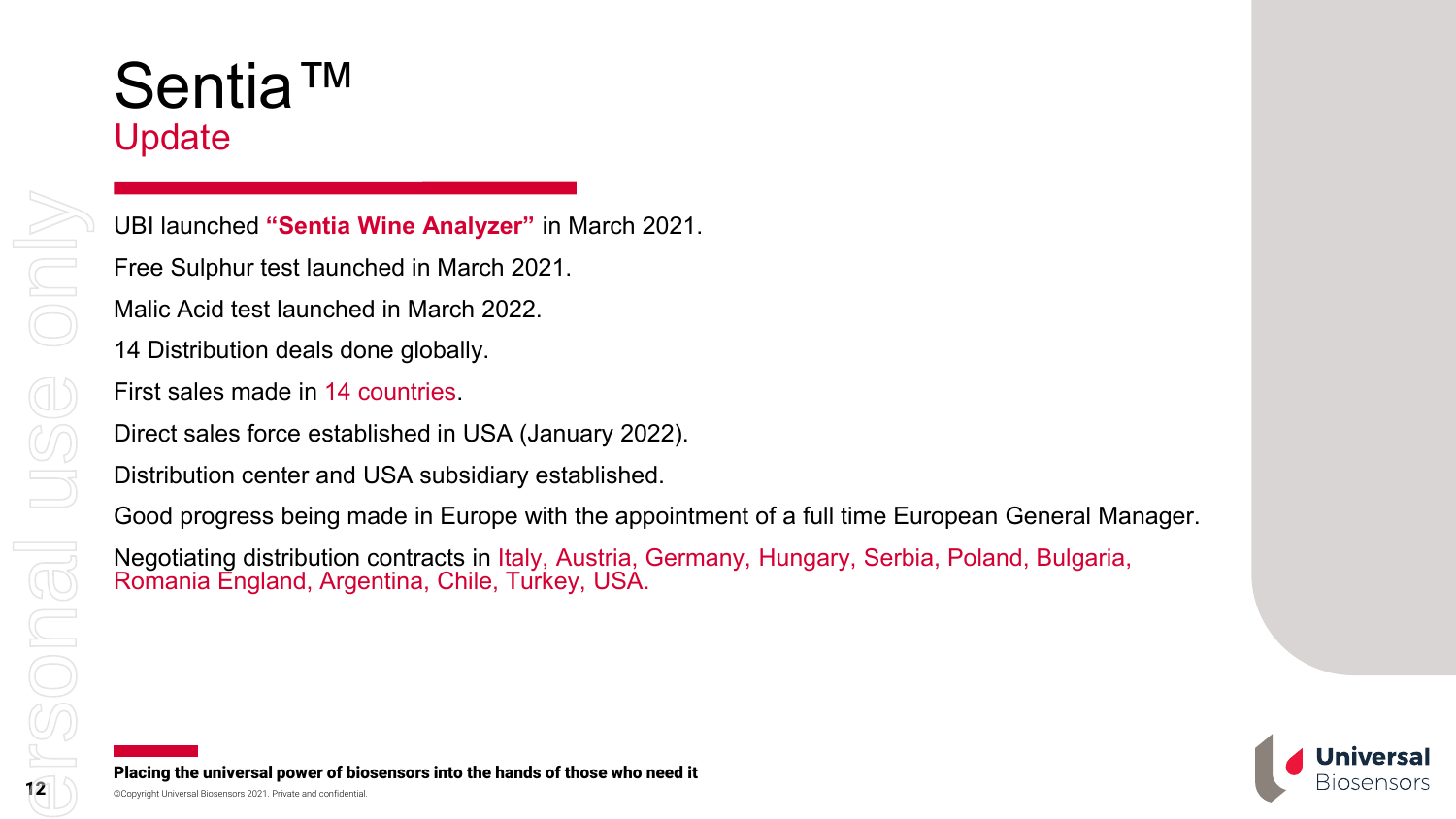## Sentia™ Sales Update

Sales for Sentia for H122 are expected to be up 5% - 10% compared to H121.

Importantly the mix of sales has moved away from large stocking orders (to distributors) towards more direct sales to wineries and repeat orders for the consumable test strips.

Whilst sales have grown, the delay in the launch of our Total Sugar Test (Glucose + Fructose) has deferred up to \$2.2m of revenue which was forecast for FY22. We are confident we are on track to deliver the Total Sugar test and have more than 10 formulations down on stability. The Total Sugar Test should be ready for sale by the end of 2022.

Our Total Acid and Acetic Acid tests are progressing well and should be available for sale late Q4 2022 / early 2023.

We have improved the original versions of the Free Sulphur and Malic Acid tests as part of our continual improvement process and these are performing very well.



only

USC

**PSONG**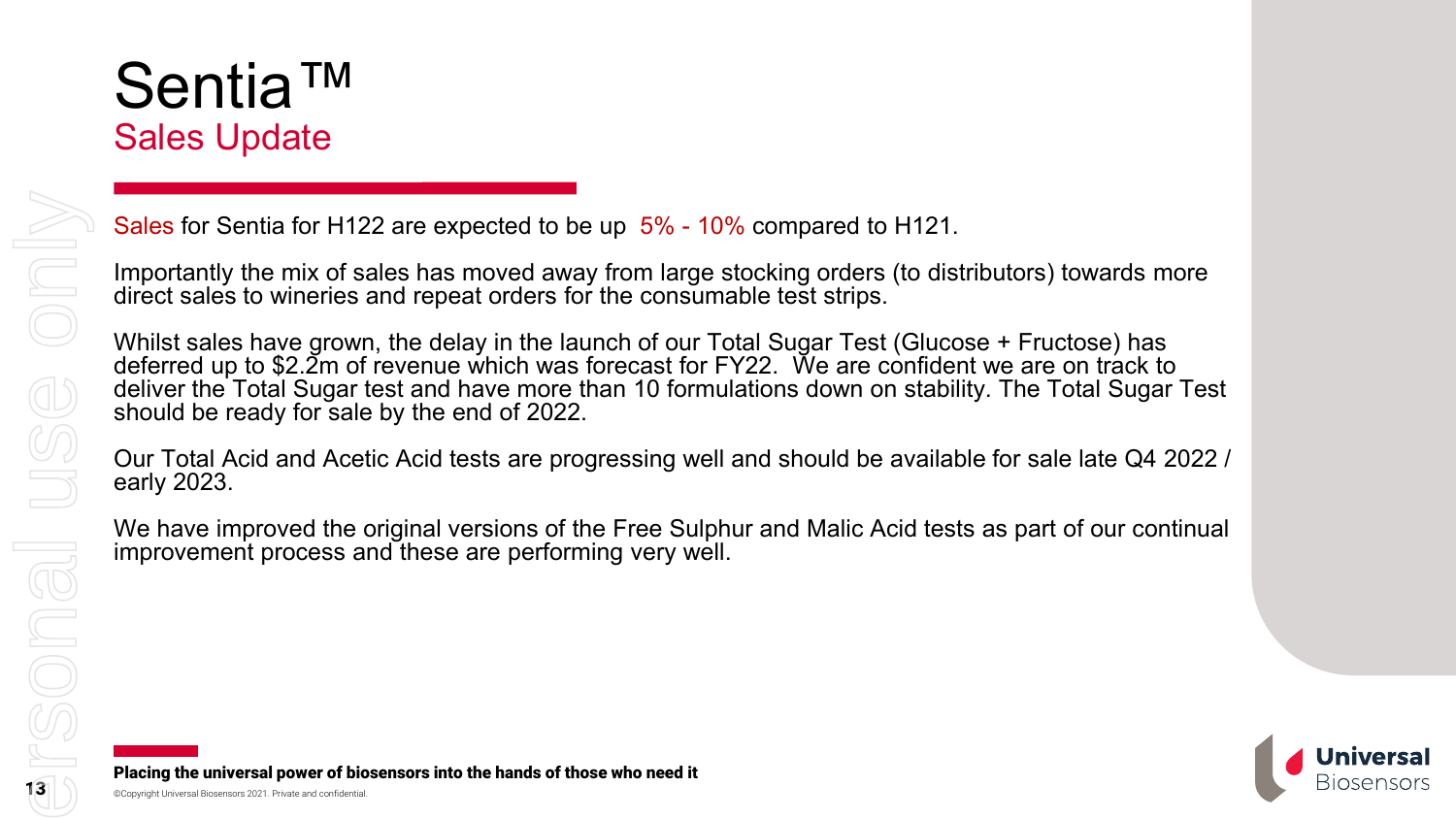## Sentia™ Sales Update

We are delivering good in market sales success:

Australia –11.3% of the estimated 1,800 production wineries have already purchased Sentia and are buying our Free Sulphur and Malic Acid strips. Our ambition is to achieve 15%-20% market penetration by the end 2022.

New Zealand –4.4% of the estimated 500 production wineries have already purchased Sentia and are buying our Free Sulphur and Malic Acid strips. Our ambition is to achieve 10% market penetration by the end 2022.

USA –3.1% of an estimated 10,000 production wineries have already purchased Sentia and are buying our Free Sulphur and Malic Acid strips. Our ambition is to achieve 6%-10% market penetration by the end 2022.

Canada –5.1% of an estimated 700 wineries production wineries have already purchased Sentia and are buying our Free Sulphur and Malic Acid strips. Our ambition is to achieve 10% market penetration by the end 2022.

Europe <1%. Because of COVID and travel restrictions we have not effectively launched in Europe. However, We have appointed an experienced manger to begin selling Sentia direct in Europe who joins us in July 2022.

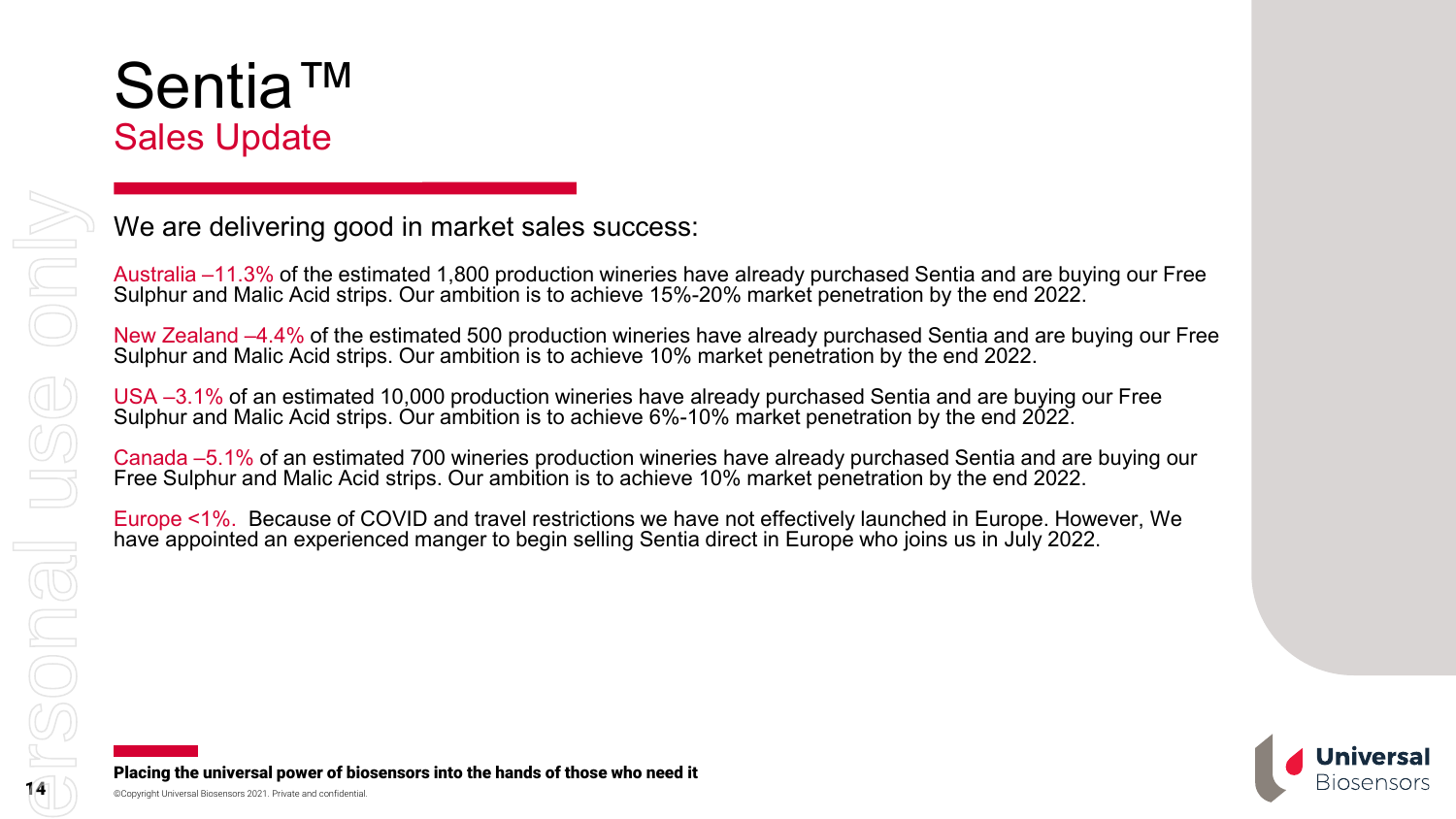## Sentia™ Update Endorsements

Carol Shelton is widely cited as the most awarded winemaker in the U.S. She has won countless medals for her wines over her 45 years in the industry and has been honored as Winemaker of the Year numerous times. Her wines have been selected for the Wine Spectator's annual "Top 100 Wines of the World" honour a total of 4 times in the past 7years. *"The Sentia free SO2 measurement tool has been a boon to a small winery like us which does not have a full lab. We can get immediate results at lower costs than outside labs…..it was a no-brainer purchase that is going to improve our wine quality by allowing for more frequent testing and thus better SO2 protection of my wines."*

#### Don Schroeder

Winemaker, Sea Smoke – Santa Rita Hills, Santa Barbara CA *"For us, this innovative and simple to use device has taken our task of free SO² monitoring from a two-week process down to two days."*

#### Don Corson

#### Winemaker, Camaraderie Cellars - Port Angeles, WA

*"Sentia has been an awesome investment. It is quick, accurate and simple to use and made us much more confident during our racking. We would highly recommend this unit to any winery looking for a simple yet accurate method of testing their wines."*

#### Dr Patrick Nicholaus

Leiter Analyselabor - Institut für Weinbau und Oenologie

*"Two weeks ago, we had a conference here in Neustadt with about 100 participants from wine laboratories, scientific institutes and winegrowers' cooperatives all over Germany. There I presented the Sentia SO² results again and it was the absolute consensus there that the deviations we observed compared to the Ripper method were due to Ripper's inaccuracies. I am currently writing an article on free SO² measurement with Sentia for a German magazine aimed mainly at German winemakers…"*

Placing the universal power of biosensors into the hands of those who need it

**NSONGU** 

NR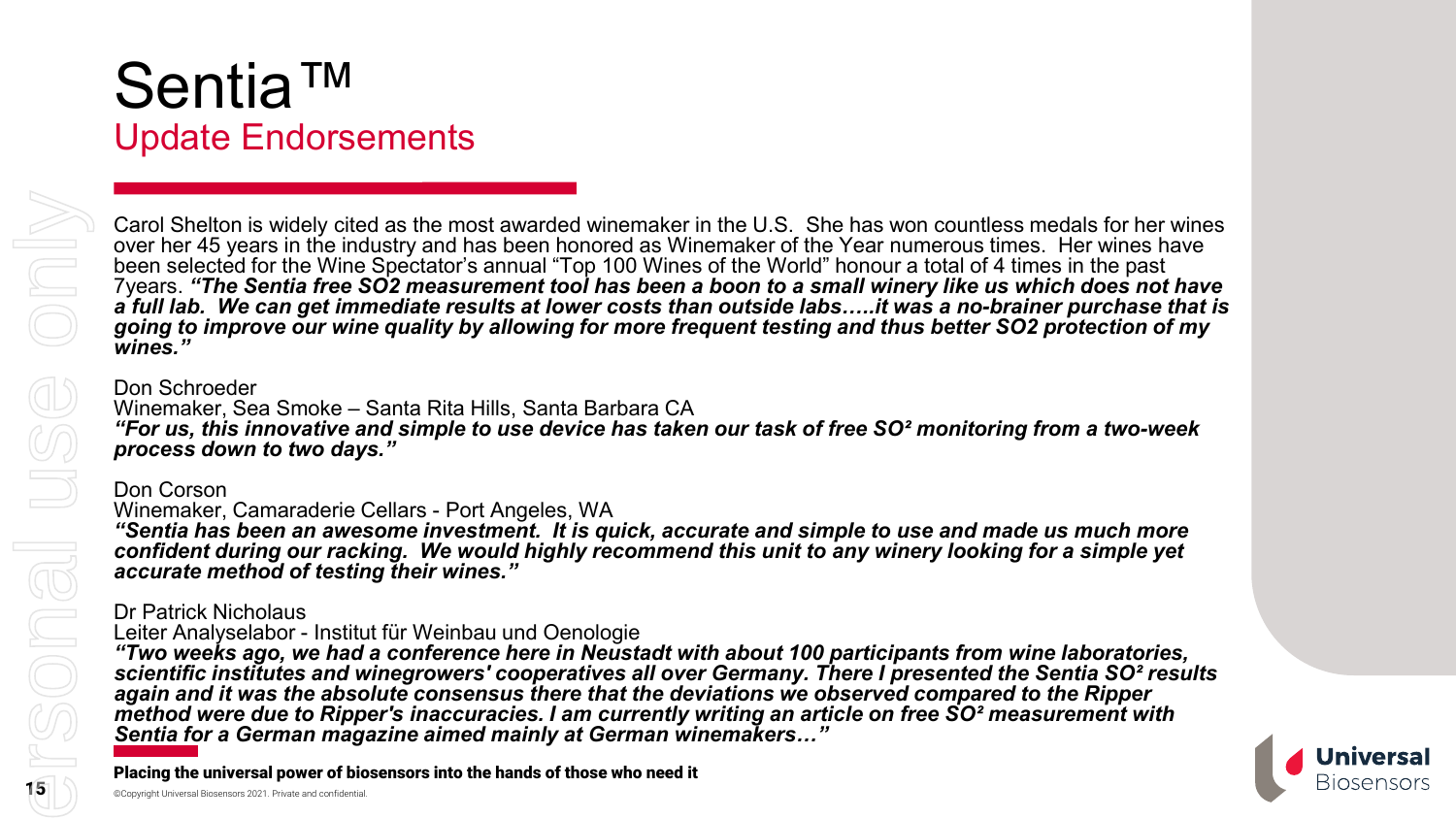### Xprecia Prime™ Approved for Sale by European Regulatory Authorities

The Clinical trial required for FDA approval commenced and first patient was enrolled late 2021. We are well on the way to fulfilling the FDA requirements and submitting for approval

- 264 of 360 patients recruited.
- Clinical trial expected to be completed Q3 2022.

Regulatory submission (USA H2 2022) then approval expected in 2022 or Q1 2023.

Direct sales staff have been employed in Europe to facilitate growth.

Distribution center and European subsidiary established.

UBI expect to increase its market share of the global PT/INR coagulation market with the launch of Xprecia Prime.





Placing the universal power of biosensors into the hands of those who need it

Din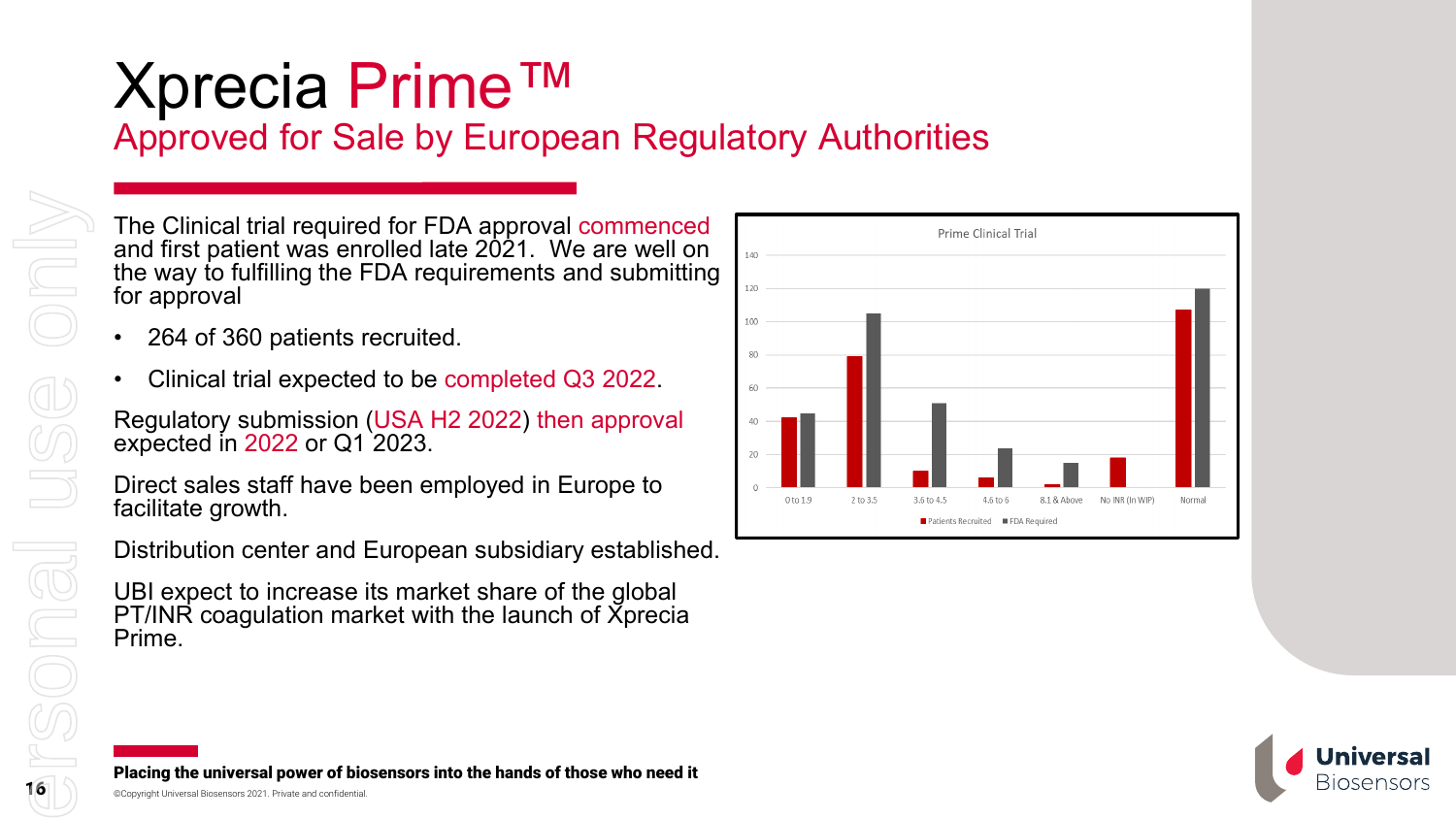### Xprecia Prime™ Approved for Sale by European Regulatory Authorities

Xprecia Prime received approval from European regulators on 24 February 2022.

The approval means Xprecia Prime can be sold in 32 countries across Europe.

Whilst we ordered our first 1,000 Xprecia Prime systems to be delivered H122, because of global supply chain issues 350 will be delivered during Q322.

UBI have begun negotiations with several larger providers in this market and the early indications are that the Xprecia Prime device will be well received in the market.

|                                                        | UBI:<br><b>Xprecia Prime</b> | UBI:<br>Xprecia Stride | iLine:<br><b>MicroINR</b> | Roche:<br>CoaguChek<br><b>Vantus</b> | Roche:<br><b>CoaguChek Plus</b> |
|--------------------------------------------------------|------------------------------|------------------------|---------------------------|--------------------------------------|---------------------------------|
| Sample Size (µL)                                       | 8                            | 8                      | 3                         | 8                                    | 8                               |
| Unit of Measure                                        | INR & SEC                    | INR & SEC              | <b>INR</b>                | <b>INR</b>                           | INR, SEC %Q                     |
| Measuring Range                                        | v<br>$0.8 - 8.0$             | $0.8 - 4.5*$           | $0.8 - 6.0$               | $0.8 - 6.0$                          | $0.8 - 8.0$                     |
| Accuracy vs<br>reference (slope,<br>intercept, $r^2$ ) | 0.96, 0.09, 0.94 $\sqrt$     | 0.95, 0.1, 0.91        | 1.04, 0.03, 0.94          | 0.98, 0.1, 0.83                      | 1.075, -0.1, 0.94               |
| Touchscreen                                            | Y                            | ν                      | N                         | N                                    | Υ                               |
| Data Communication                                     | Wired / Wireless V           | Wired                  | Wired                     | Wired / Wireless                     | <b>Wireless</b>                 |
| Power<br><b>Test Memory</b>                            | Rechargeable<br>2000         | 3 AA Batteries<br>1000 | Rechargeable<br>199       | 4 AAA Batteries<br>400               | Rechargeable<br>2000            |
| Price                                                  | << \$650                     | \$1000                 | \$650                     | \$650 - \$900                        | \$1050 - \$1550                 |

\*4.5 in USA, 8.0 in EU. Xprecia Prime 8.0 in EU. TBC in USA All prices are Australian dollars Source: iLine, Roche

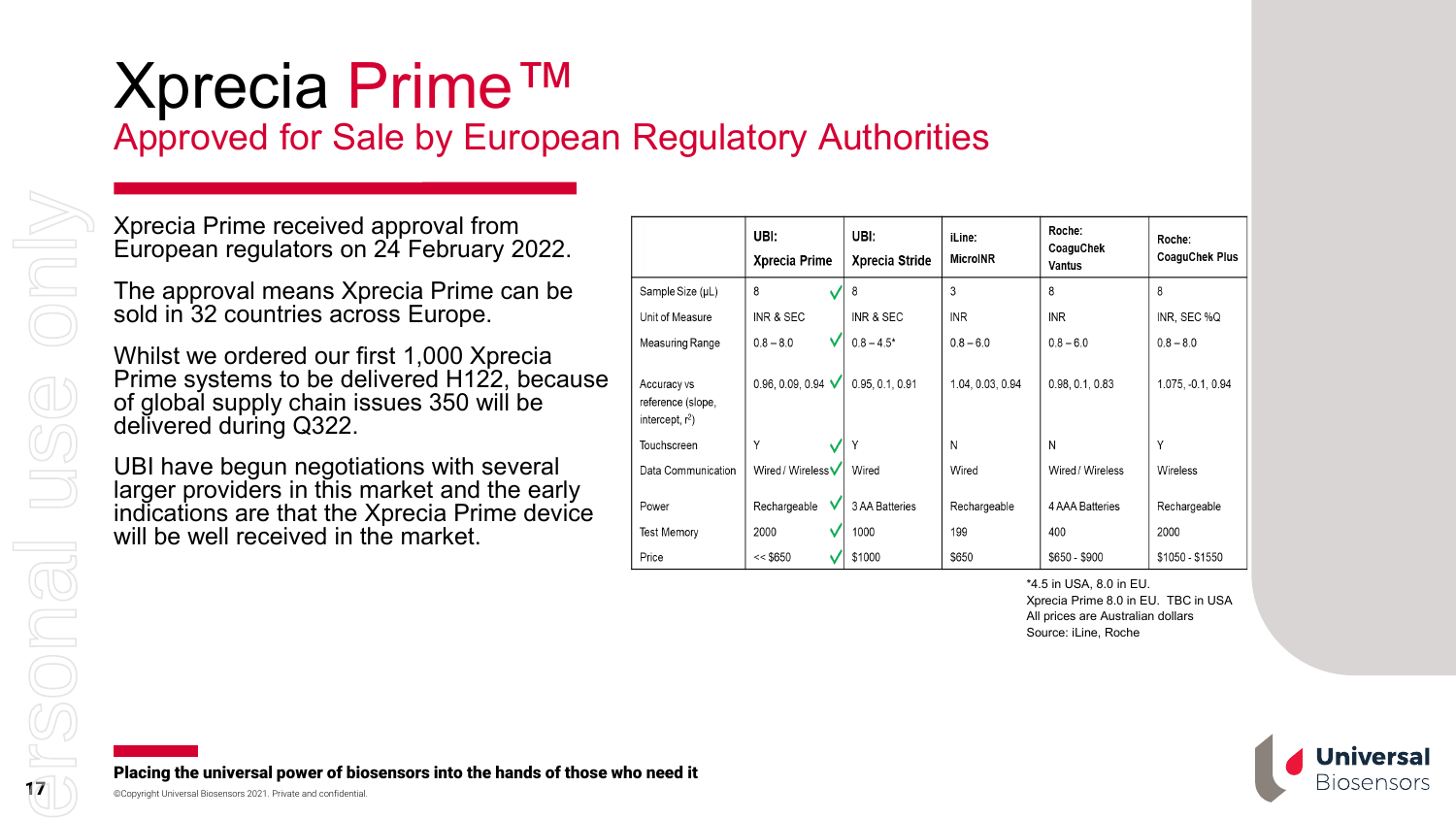## Xprecia Prime™ Sales Update

Sales of Xprecia Stride H122 will be largely in line with Sales for H121.

We do expect to see strong sales growth during H2 2022 for our Xprecia products.

We have successfully acquired over 50% of the old Siemens distribution network which are now buying directly from UBI (and another 15% are still in negotiation) This newly acquired distribution network will also champion the sales of Xprecia Prime.

Gross Margin and Average Selling Price continue to improve.

In addition, we are targeting more than 60 new distribution partners who we expect will grow our Xprecia Prime PT/INR business.





Placing the universal power of biosensors into the hands of those who need it

SONG

Onl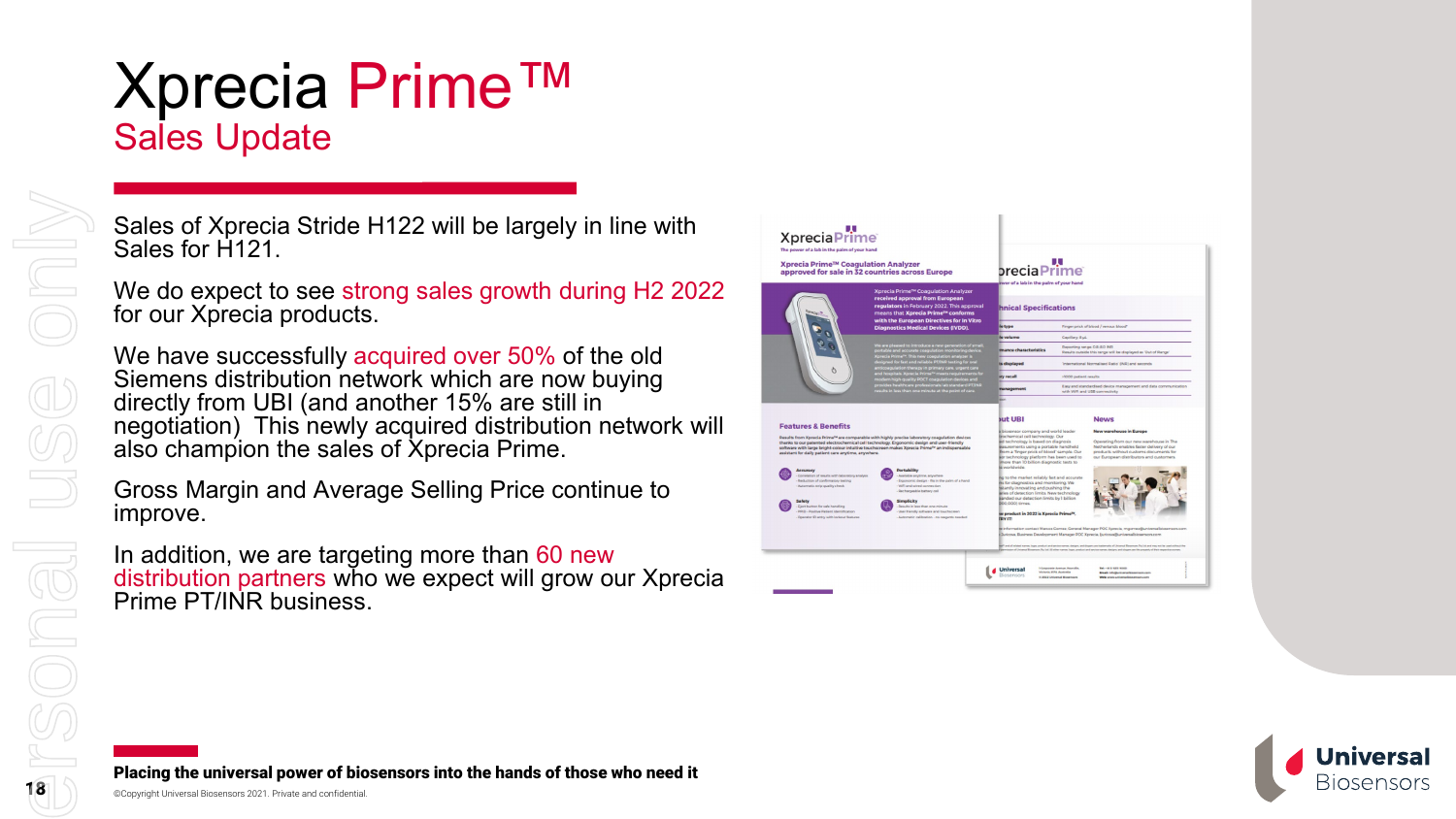# Specialist Blood Laboratory

Hemostasis Reference Laboratory

Our specialist blood laboratory business should be in line with H122.

This is a good result as nearly \$1m was spent on moving the laboratory to a new location (we had almost 6 weeks shutdown), investing and expanding our specialist services into:

- Inflammatory disease;
- Cytokines; and
- Multiplex Immunoassay Platform.

New clients have been secured.

New equipment has been purchased.

New premises and laboratory fitted out.

Good longer term sales growth prospects.

Placing the universal power of biosensors into the hands of those who need it



Only

USS

SONG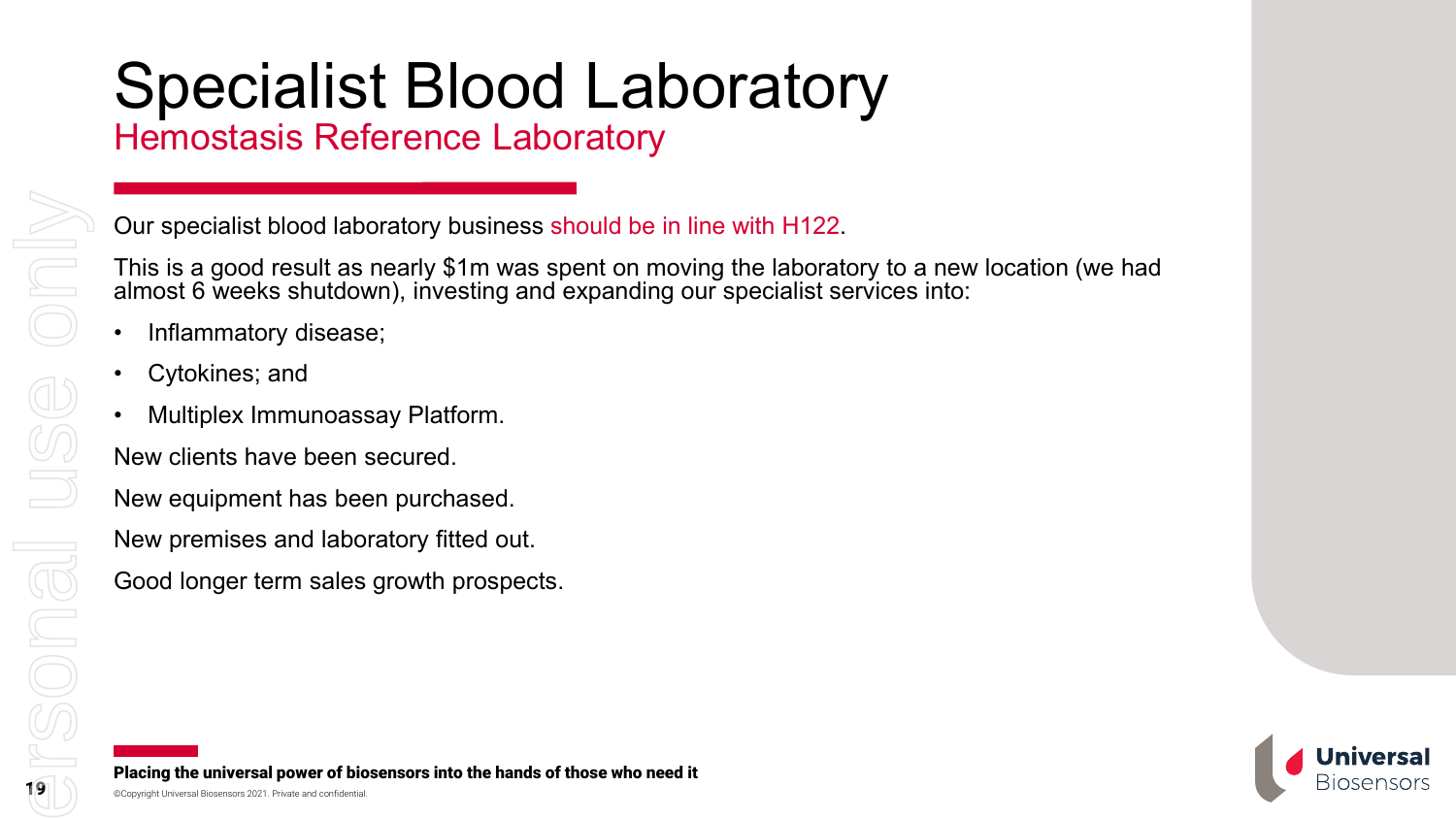# New Product Development

Petrackr™ Blood Glucose Monitor

Biosensor test strip and meter development for measuring and monitoring of blood glucose for diabetes in cats and dogs has commenced and is on track.

Anticipated to launch late Q4 2022 (early 2023).

There are no significant regulatory hurdles.

Market opportunity is in excess of \$200m and growing at nearly 13% pa.

We believe the UBI Petrackr will be the most modern, connected and accurate device on the market anywhere in the world.

We have recently appointed a senior salesperson in the USA to look after the launch of Petrackr.

Negotiations continue with multiple distribution partners.

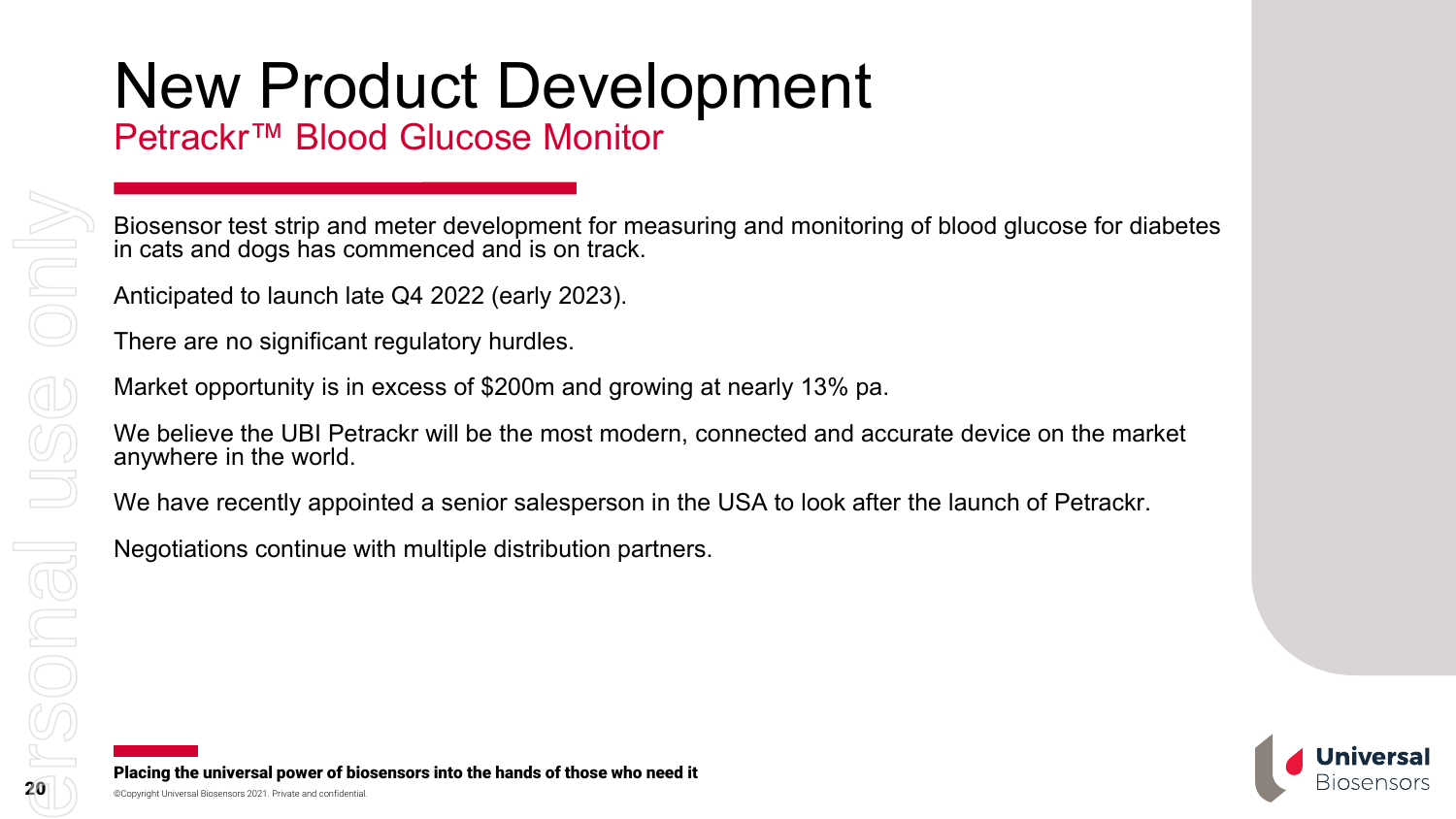### New Product Development Aptamer based sensing: COVID-19

UBI is working on a saliva or nasal based test that can instantly detect SARS-CoV-2 N-Protein (COVID-19). If successful, the development of UBI's Instant COVID Test (ICT) could:

- Deliver PCR levels of detection and accuracy, quickly from a handheld portable device
- Provide flexibility for mass testing.
- Collate and manage "meta data" from patients testing for COVID-19.
- Should be able to detect future COVID variants as N-Protein noted to be conserved.
- Work is progressing well, and we expect to have the product available in market during 2023

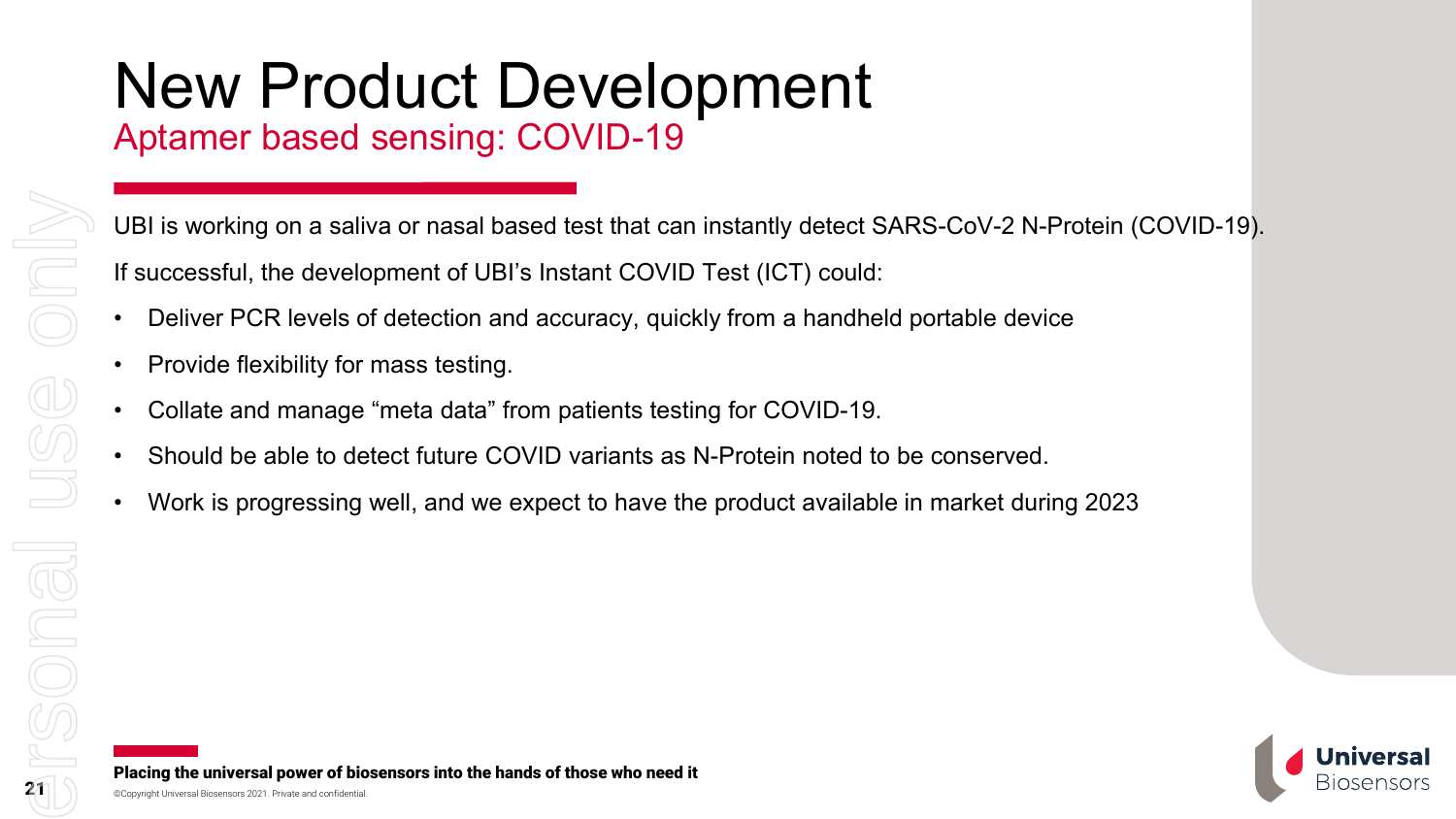# New Product Development

Aptamer based sensing: Fertility Biosensors

UBI is developing an aptamer based handheld device and consumable biosensor test strip that (if successful) will be able to detect key fertility hormones (Estradiol, Progesterone and Luteinizing Hormone) in small samples of whole blood in less than 5 minutes.

Patients would be able to self test and monitor in the privacy of their own home.

Future applications include HCG, AMH, FSH etc.

Aptamers have arrived on site.

Proof of concept, feasibility and development trials to commence Q3 2022.

Work is progressing.

22

For personal use only

SONG

n

USC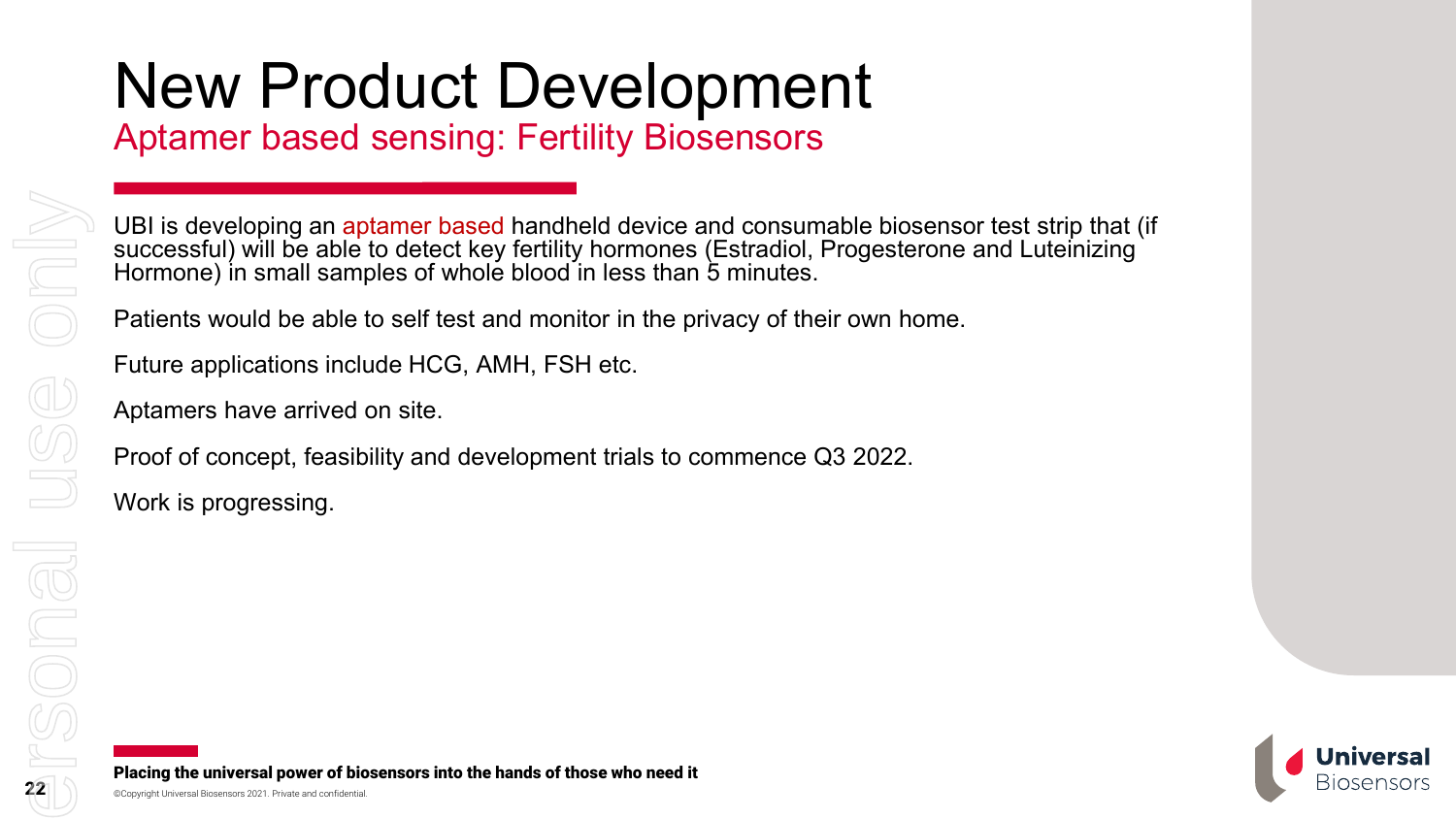# New Product Development

Summary of Investments for H1 2022

#### **During the period**

\$4.59m (non-recurring) will be invested into the following intangible assets.

- \$2.56m in the veterinarian blood glucose product
- \$2.03m in clinical and development trials for our Xprecia Prime, Tn Antigen and Sentia products

\$1.77m (non-recurring) will be invested into the ongoing development of our oncology, fertility and COVID biosensors.

Total amount to be invested during 2022 on intangible assets (non-recurring) is tabled below

| Summary of estimated Investment in Development Assets (investments in intangible assets) |           |           |  |
|------------------------------------------------------------------------------------------|-----------|-----------|--|
|                                                                                          | 30-Jun-22 | 31-Dec-22 |  |
| Petrackr                                                                                 | 2.56      | 4.27      |  |
| <b>Xprecia Prime</b>                                                                     | 0.77      | 2.01      |  |
| Sentia                                                                                   | 0.73      | 1.05      |  |
| <b>Tn Antigen Cancer Biomarker</b>                                                       | 0.53      | 1.74      |  |
|                                                                                          | 4.59      | 9.07      |  |

Placing the universal power of biosensors into the hands of those who need it



nlv

 $\bigoplus$ 

SONG